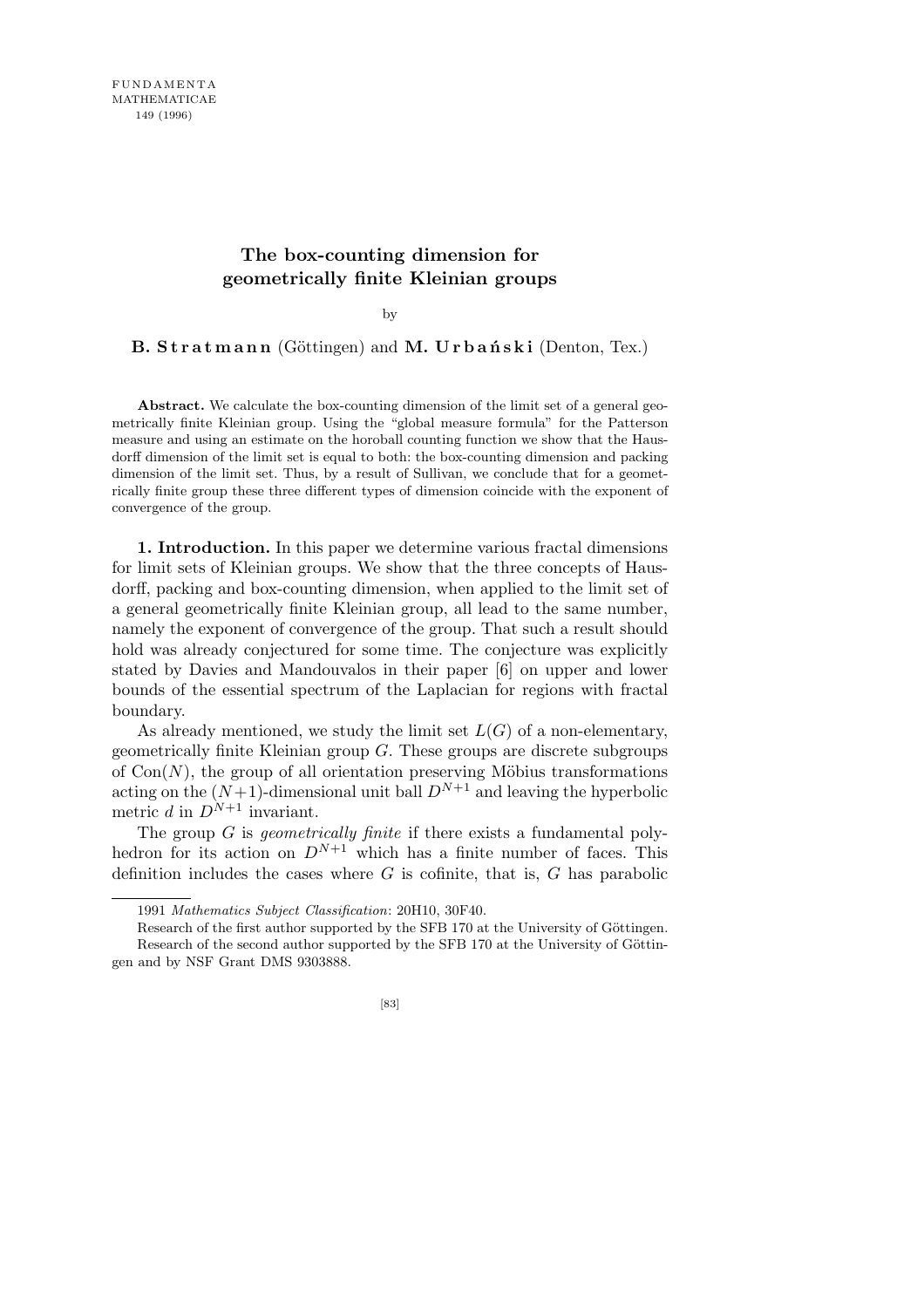elements and the limit set is the boundary  $S^N$  of  $D^{N+1}$ , and the case where *G* is convex cocompact, that is, *G* acts cocompactly on the convex hull of  $L(G)$ , and also the 1-dimensional case where G is a finitely generated Fuchsian group.

The *limit set*  $L(G)$  of a Kleinian group *G* is the complement of the region of discontinuity of the extended action of *G* on *S <sup>N</sup>* . It is well known that for a geometrically finite *G* the perfect set  $L(G)$  splits disjointly into the set of parabolic fixed points and the set of conical limit points. In fact, this last property turns out to be equivalent to the property of *G* being geometrically finite  $([3], [4])$ . Unless *G* is cofinite, the set  $L(G)$  is an extremely complicated structured set which has proved to be an inspiring object for the theory of fractal sets.

In his pioneering work [11], Patterson laid the foundation for a comprehensive study of the limit set in terms of measure theory and in particular in terms of fractal dimensions. His work was certainly motivated by results of the classical theory of metric Diophantine approximation. By constructing a measure on the limit set, which is now called the *Patterson measure*, he was able to show that for "essentially" every finitely generated Fuchsian group *G* the *exponent of convergence*  $\delta = \delta(G)$  is equal to  $\dim_{\rm H}(L(G))$ , the Hausdorff dimension of the limit set (in fact, his proof introduces an unnecessary complication in the "parabolic case" and if this is avoided the results are actually seen to be valid for all finitely generated Fuchsian groups). In [15] Sullivan generalized the construction of Patterson to the Kleinian group case. He proved that  $\delta(G)$  and  $\dim_{\rm H}(L(G))$  also coincide for all geometrically finite Kleinian groups *G*.

The determination of the Hausdorff dimension is only one possible way to measure the degree of complexity of a given set. In fact, in practice it is often extremely difficult to calculate it explicitly. There are other concepts which also give insight into the complexity of sets and which are often easier to compute. These include the *box-counting dimension* dim<sub>B</sub> and the *packing dimension* dimp (definitions will be given later). Our aim in the present paper is the determination of these two fractal dimensions for the limit sets of Kleinian groups. To be precise, we shall prove that if *G* is a geometrically finite Kleinian group, then

$$
\dim_{\mathrm{B}}(L(G)) = \dim_{\mathrm{P}}(L(G)) = \dim_{\mathrm{H}}(L(G)) = \delta(G).
$$

Our proof of this result was inspired by the proof of a similar result for the Julia sets of parabolic rational maps, given in [8]. There it was shown that the Hausdorff dimension and the box-counting dimension agree for the Julia set  $J(T)$  of a parabolic rational map T. The proof in [8] is based on two general observations. On the one hand, it is possible to obtain a "general measure estimate" for the  $\dim_H(J(T))$ -conformal measure on  $J(T)$  (this was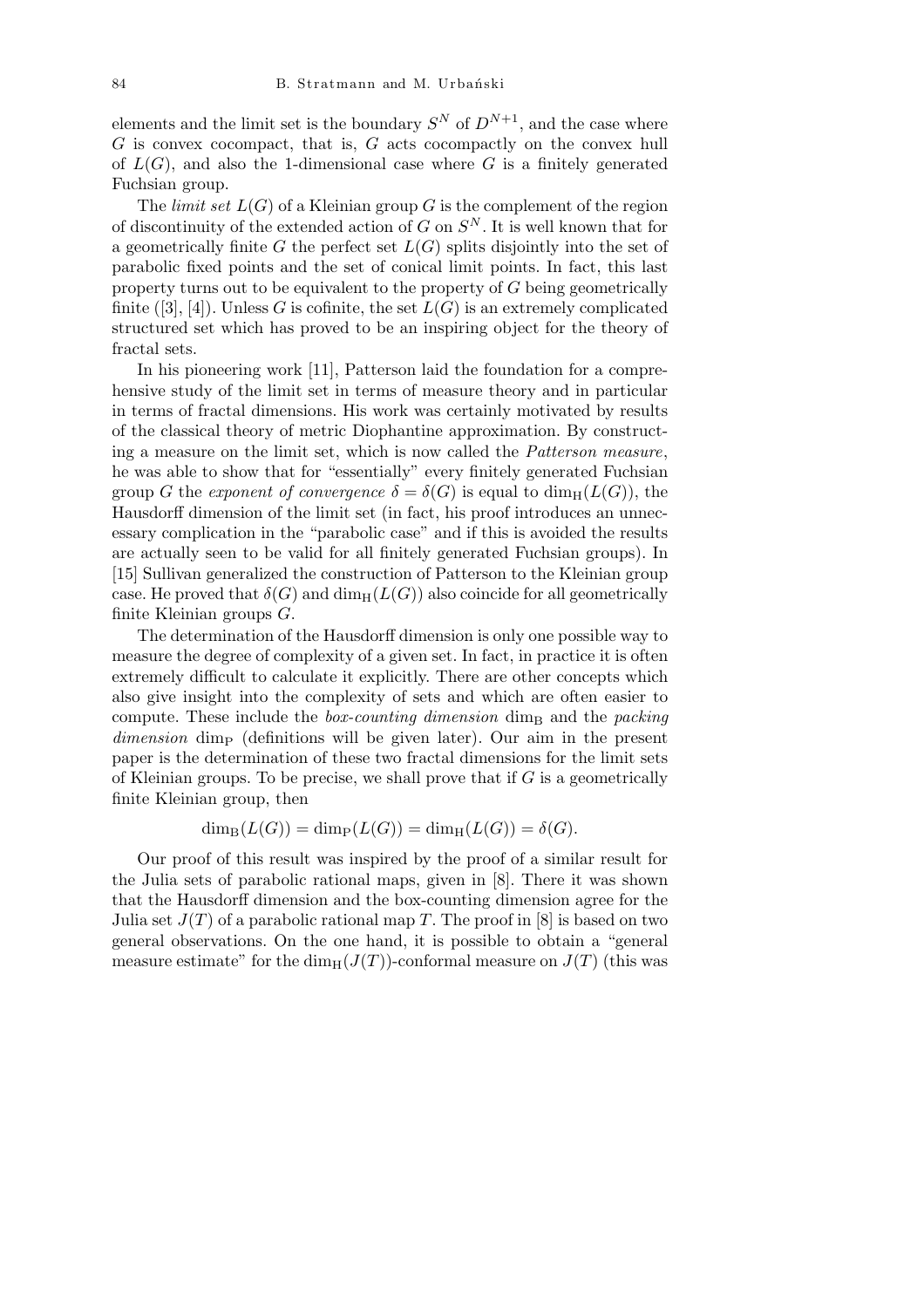done in [7], and can be found more explicitly in [8]). On the other hand, there exists a well elaborated formalism for the "Schweiger transformation" *T ∗* (sometimes also called "jump transformation"), which guarantees the existence of a unique  $T^*$ -invariant measure on  $J(T)$  which is absolutely continuous with respect to the  $\dim_{\mathrm{H}}(J(T))$ -conformal measure ([1]).

For geometrically finite Kleinian groups there is no such well elaborated "Schweiger formalism" (but see [5]). Nevertheless, our proof here is also based on two general observations. On the one hand, there exists a "global measure formula" for the Patterson measure, which was given in [14] and which we recall in greater detail. On the other hand, we use a growth estimate for the counting function for "standard horoballs", which was also obtained in [14] and which we also recall in greater detail.

We remark that these two approaches seem to suggest that the *T ∗* invariance of the "Schweiger measure" in the Julia set case corresponds in some sense to the counting estimate for standard horoballs in the Kleinian group case.

Let us also give a sample application of our results. For this we recall from spectral theory the so-called *Weyl conjecture*, which states that the exponent of the second order term in the asymptotic expansion of the spectral counting function for the Laplacian for regions with fractal boundaries should be governed by the Hausdorff dimension of the fractal boundary ([10]). If in this conjecture "Hausdorff dimension" is replaced by "box-counting dimension", then we obtain the so-called *Weyl–Berry conjecture* ([10]). It is clear that the results in the present paper imply that for a region with boundary equal to the limit set of some geometrically finite group the Weyl conjecture and the Weyl–Berry conjecture coincide.

Finally, we remark that, after we had submitted the paper for publication, we received the preprint [3], in which the same result was obtained.

The authors would like to thank the Sonderforschungsbereich 170 at the University of Göttingen for support and hospitality. The second author would also like to thank the NSF for financial support.

## **2. Preliminaries**

*Counting standard horoballs*. Let *G* be a geometrically finite subgroup of Con(*N*). We need to recall some facts about parabolic elements in *G*. For a more detailed discussion we refer to [14] and [17].

Let *P* denote a complete set of inequivalent parabolic fixed points of *G*. In particular, we shall assume that *P* is a subset of the closure of the fundamental polyhedron of *G* which contains the origin 0 in  $D^{N+1}$ . Then *P* is a finite set and  $G(P)$  represents the countable set of all parabolic fixed points of *G*. For *p* in  $G(P)$  let  $G_p := \{ g \in G : g(p) = p \}$  denote the stabilizer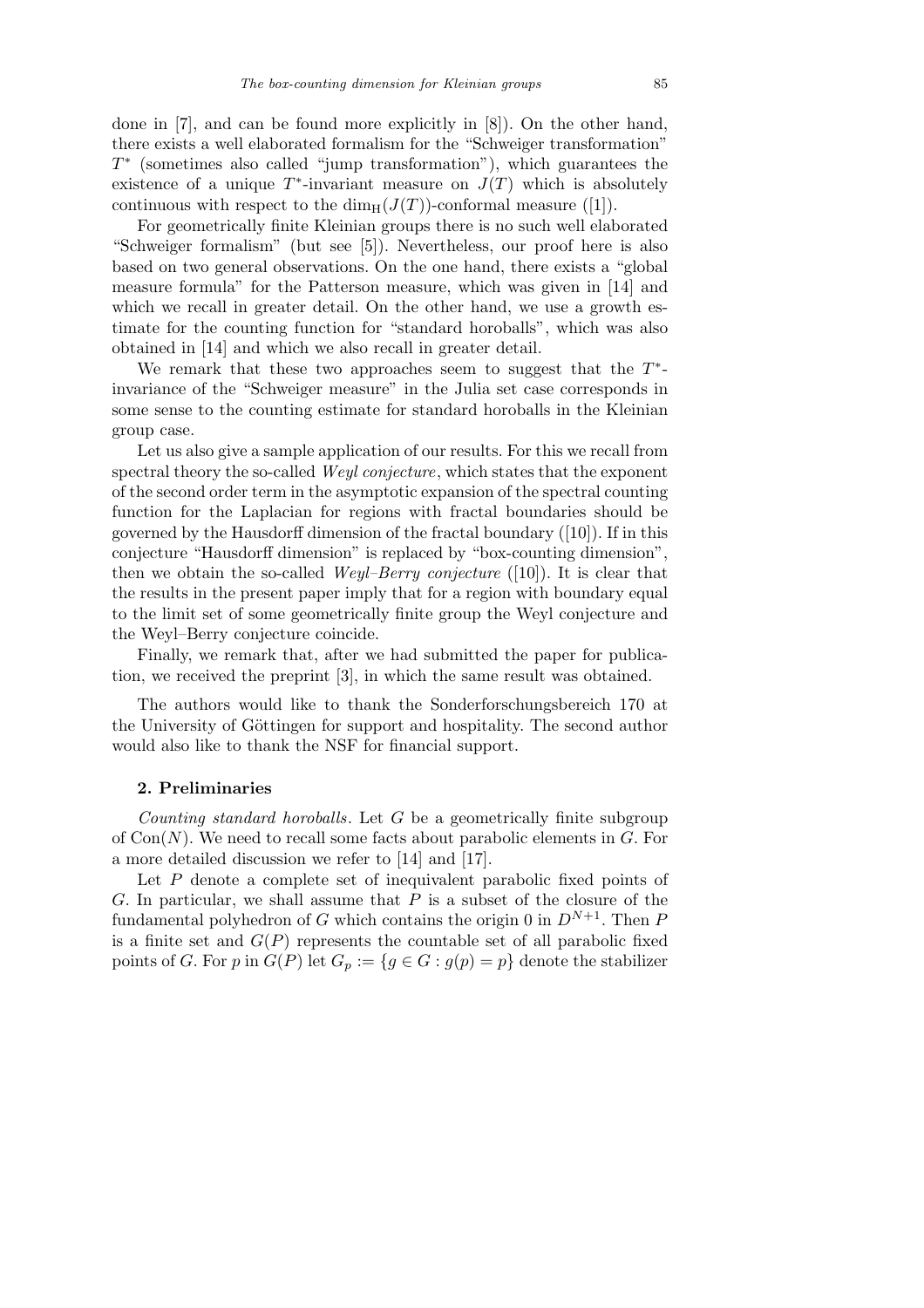of *p* in *G*. The group  $G_p$  contains a free abelian subgroup  $G_p^*$  of finite index. The rank of  $G_p^*$  depends only on *p* and is referred to as the *rank*  $k(p)$  of *p*.

A *horoball* at *p* is an open *N*-ball which is tangential to the boundary *S N* at *p*. We choose a *complete set of standard horoballs*, that is, we assign to each  $h(p)$  in  $G(P)$  a horoball  $H_{h(p)}$  such that the resulting family of horoballs is pairwise disjoint and  $h(H_p) = H_{h(p)}$  for each *p* in *P* and *h* in *G*. With each standard horoball  $H_{h(p)}$  we then associate a certain element *g* in  $G_{h(p)}$ such that  $g(0)$ , if compared with all the other elements in the orbit  $G_{h(p)}(0)$ , lies closest to the origin 0 in  $D^{N+1}$ . The set of group elements *g* obtained in this fashion is called the *top representation* of the coset representatives of  $G_p$  in  $G$  and will be denoted by  $\mathcal{T}_p$ . In the following we shall assume that the standard horoballs are labelled by elements of  $\mathcal{T}_p$ . For *p* in *P* and *g* in  $\mathcal{T}_p$  we let  $H_{g(p)}(r_g) := H_{g(p)}$ , where  $r_g$  denotes the Euclidean radius of the *N*-ball  $H_{g(p)}$ . Thus

$$
\{H_{g(p)}(r_g) : p \in P, g \in \mathcal{T}_p\}
$$

represents the complete set of standard horoballs. Also, for  $0 < \varepsilon < 1$ , we define  $H_{g(p)}(\varepsilon r_g) \subseteq H_{g(p)}(r_g)$  to be the horoball at  $g(p)$  of radius  $\varepsilon r_g$ .

If we order the standard horoballs according to the sizes of their radii it becomes natural to ask for the cardinality of horoballs of a particular size. The following result was obtained in [14] (Corollary 4.1).

THEOREM 1. *There exist positive constants*  $k_1, k_2, n_0$  *and*  $\rho$ *, depending only on*  $G$ , *such that*, *for all*  $n > n_0$  *and for all*  $p$  *in*  $P$ ,

$$
k_1 \varrho^{-n\delta} \le \operatorname{card} A_n(p) \le k_2 \varrho^{-n\delta},
$$

*where*  $A_n(p) := \{ g \in \mathcal{T}_p : \varrho^{n+1} \leq r_g < \varrho^n \}$ , and  $\delta$  denotes the exponent of *convergence of G.*

*The global measure formula*. We also need a formula obtained in [14] and [16]. This formula gives sufficiently good control on the Patterson measure of arbitrary balls centred around limit points. As it results from a slightly coarse study of the involved "geometrically finite geometry", it also only reflects the nature of the Patterson measure in a slightly coarse way, as should be expected from this kind of approach. Nevertheless, for the studies of various more advanced aspects of the "behaviour at infinity", this formula gives just the kind of control over the measure which is required (see e.g. [12]–[14]). In order to be able to state this formula explicitly, some further notation is needed.

For  $\xi$  in  $S^N$  let  $s_{\xi}$  denote the ray from the origin 0 in  $D^{N+1}$  to  $\xi$ . If A is a subset of  $D^{N+1}$  then  $\Pi(A)$ , the *shadow at infinity* of *A*, is defined by

$$
\Pi(A) := \{ \xi \in S^N : s_{\xi} \cap A \neq \emptyset \}.
$$

For positive *t*, we let  $\xi_t$  denote that point on  $s_{\xi}$  which lies at hyperbolic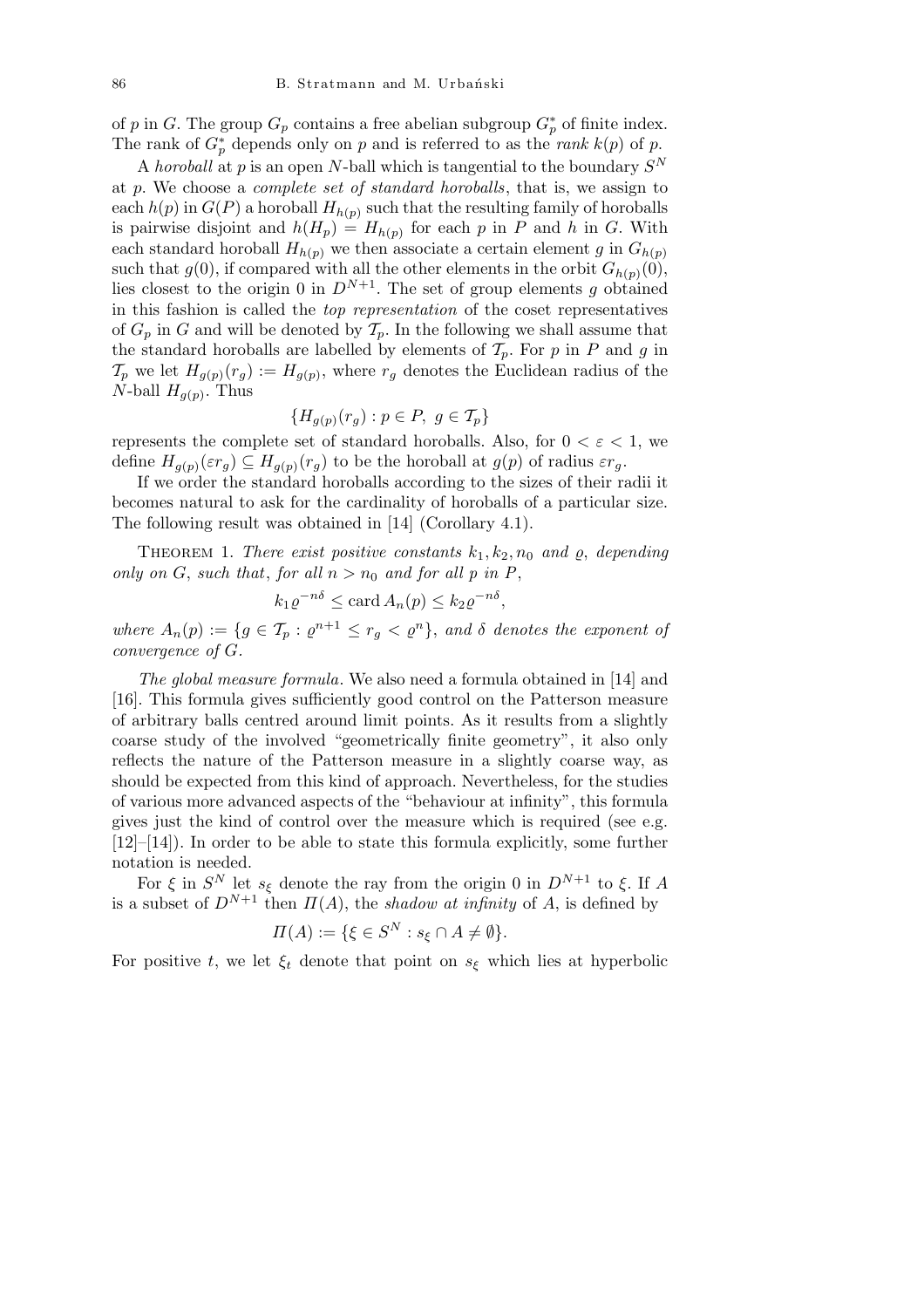distance *t* from the origin. Also, let  $b(\xi_t)$  be the shadow at infinity of the *N*dimensional hyperbolic hyperplane which is orthogonal to *s<sup>ξ</sup>* and intersects *s*<sub>ξ</sub> at  $\xi$ <sup>*t*</sup>. Using elementary hyperbolic geometry it is easily seen that *b*( $\xi$ <sup>*t*</sup>) is a Euclidean *N*-ball in  $S^N$  centred at  $\xi$  with Euclidean radius comparable to *e −t* .

As already mentioned in the introduction, we denote by  $\mu$  the Patterson measure. For a construction of this measure we refer to [11]. If *G* is a geometrically finite Kleinian group, it is well known that  $\mu$  is an ergodic and " $\delta$ -conformal" probability measure supported on the limit set  $L(G)$  and which has no atomic part. Here  $\delta = \delta(G)$  is the *exponent of convergence* of *G*, i.e.  $\delta$  is the exponent of convergence of the Dirichlet sum  $\sum \exp(-s \cdot d(0, g0))$ , where the sum is taken over all  $g$  in  $G$ . By  $\delta$ -conformal we mean that for each Borel subset *E* of  $S^N$  and for each *g* in *G*, we have<br>  $\mu(g^{-1}(E)) = \int j(g,\xi)^{-\delta} d\mu(\xi),$ 

$$
\mu(g^{-1}(E)) = \int_{E} j(g,\xi)^{-\delta} d\mu(\xi),
$$

where  $j(g, \xi)$  denotes the conformal distortion of *g* at  $\xi$ .

The "global measure formula" for  $\mu$ , announced above, can now be given. We point out that this formula reflects the *δ*-conformality of the Patterson measure in the presence of a geometrically finite group action. The existence of such a global estimate was certainly already known to Patterson and Sullivan and for its derivation we refer to the elementary proof in [14] (Theorem 2).

THEOREM 2. *There exist positive constants*  $k_3$  *and*  $k_4$ *, depending only on G*, *such that for each*  $\xi$  *in*  $L(G)$  *and for all positive t*,

 $k_3 e^{-t\delta} (e^{-d(\xi_t, G(0))})^{\delta - k(\xi_t)} \le \mu(b(\xi_t)) \le k_4 e^{-t\delta} (e^{-d(\xi_t, G(0))})^{\delta - k(\xi_t)},$ 

where  $k(\xi_t)$  is equal to  $k(p)$  if  $\xi_t$  lies in  $H_{g(p)}(r_g)$  for some p in P and g in *Tp*, *and is equal to δ otherwise.*

As an immediate consequence we obtain the following estimate for the measure of the shadow at infinity of arbitrarily "squeezed" standard horoballs  $([14], Corollary 3.5)$ .

COROLLARY 1. *There exist positive constants*  $k_5$  *and*  $k_6$  *such that for each p in P*, *g in*  $\mathcal{T}_p$  *and for all positive*  $\theta < 1$ ,

$$
k_5\theta^{2\delta - k(p)}r_g^{\delta} \le \mu(\Pi(H_{g(p)}(\theta r_g))) \le k_6\theta^{2\delta - k(p)}r_g^{\delta}.
$$

*Hausdorff, packing and box-counting dimension*. Finally, we recall a few well known measure-theoretic concepts and facts which have proved to be efficient tools for a classification of sets with an extremely complicated inner structure. For further details we refer to the nicely written book of Falconer [9].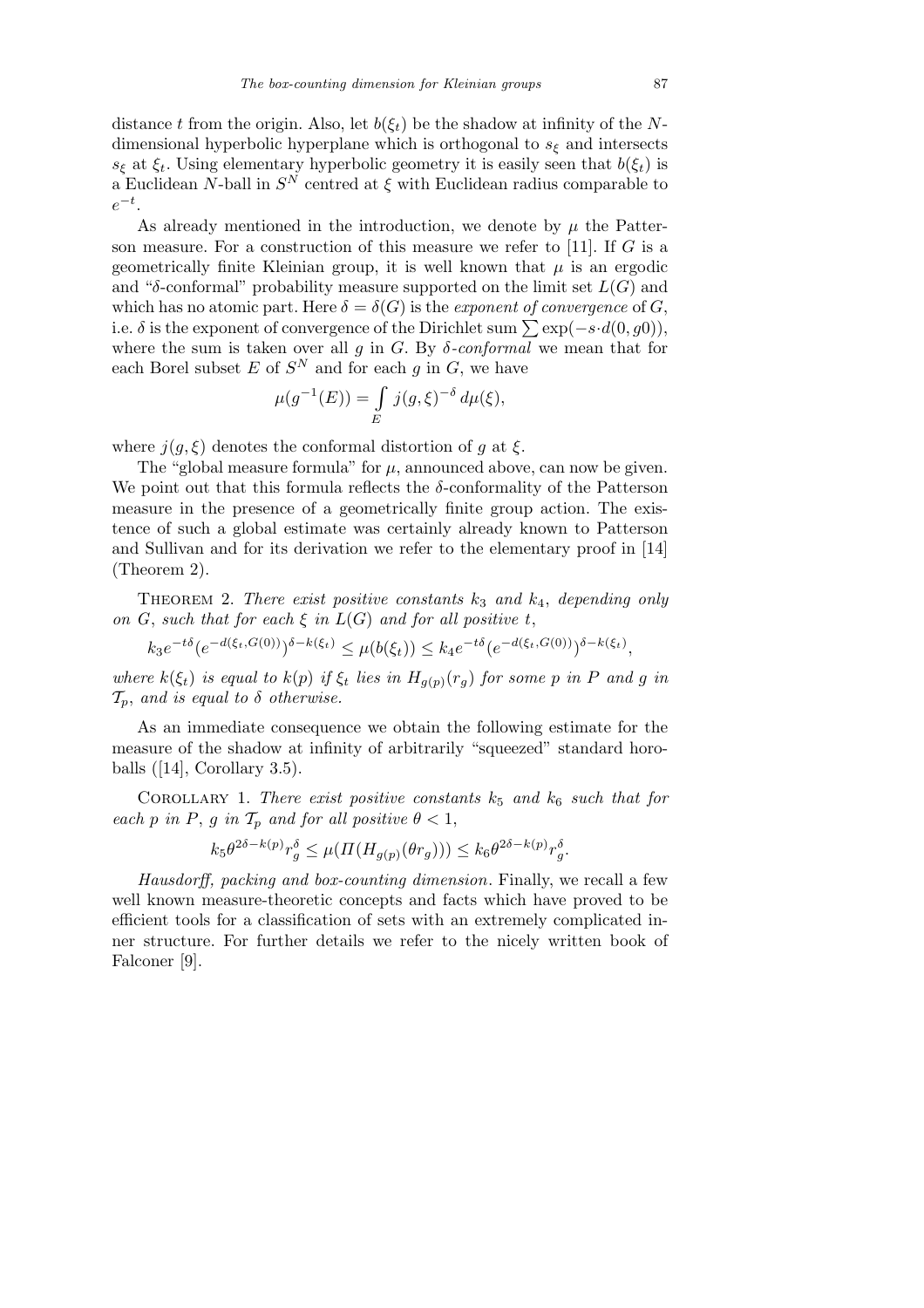Let a subset  $\Lambda$  of  $\mathbb{R}^N$  be given. For positive  $\varepsilon$  let  $\mathcal{C}_{\varepsilon}(\Lambda)$  denote the set of all coverings and  $\mathcal{P}_{\varepsilon}(\Lambda)$  the set of all packings of  $\Lambda$  by open balls centred in *Λ* and with radii not exceeding *ε*. For positive *s* the *s*-*dimensional Hausdorff measure*  $H_s(\Lambda)$  resp. *packing measure*  $P_s(\Lambda)$  of  $\Lambda$  is defined by

$$
H_s(\Lambda) := \lim_{\varepsilon \to 0} \inf_{\mathcal{U} \in \mathcal{C}_{\varepsilon}(\Lambda)} \sum_{u \in \mathcal{U}} (\text{diam}(u))^s,
$$
  

$$
P_s(\Lambda) := \inf_{\Lambda = \bigcup_i \Lambda_i} \sum_i \lim_{\varepsilon \to 0} \sup_{\mathcal{U} \in \mathcal{P}_{\varepsilon}(\Lambda_i)} \sum_{u \in \mathcal{U}} (\text{diam}(u))^s.
$$

The *Hausdorff dimension* dim<sub>H</sub>( $\Lambda$ ) and the *packing dimension* dim<sub>P</sub>( $\Lambda$ ) of *Λ* are then defined by

$$
\dim_{\mathrm{H}}(\Lambda) := \sup\{s : H_s(\Lambda) = \infty\} = \inf\{s : H_s(\Lambda) = 0\},\
$$

 $\dim_{\text{P}}(A) := \sup\{s : P_s(A) = \infty\} = \inf\{s : P_s(A) = 0\}.$ 

Let  $\mathcal{P}_{\varepsilon}^*(\Lambda) \subset \mathcal{P}_{\varepsilon}(\Lambda)$  denote the set of all packings of  $\Lambda$  by open balls centred in *Λ* and with radii equal to  $\varepsilon$ . An element *U* of  $\mathcal{P}^*_{\varepsilon}(A)$  is a *maximal ε*-*packing* of *Λ* if and only if  $card(\mathcal{U}) = max\{card(\mathcal{V}) : \mathcal{V} \in \mathcal{P}_{\varepsilon}^{*}(A)\}\)$ . A maximal  $\varepsilon$ -packing of *Λ* will be denoted by  $\mathcal{U}_{\varepsilon}(A)$ . The *box-counting dimension*  $\dim_B(A)$  of *Λ* can then be defined by

$$
\dim_{\mathrm{B}}(\Lambda) := \lim_{\varepsilon \to 0} \frac{\log \mathrm{card}\,\mathcal{U}_{\varepsilon}(\Lambda)}{-\log \varepsilon}
$$

(if this limit exists).

For the purposes of this paper it is more convenient to define the boxcounting dimension by using packings rather than, as is more common, by using coverings. It is easy to see that these two definitions are in fact equivalent  $([9], p. 41)$ .

It seems worth mentioning that the idea of using the concept of boxcounting dimension in order to have a further method to distinguish between different highly complicated sets dates back to the beginning of this century. Since then various different terms for this concept were and unfortunately sometimes still are in use synonymously. For example, terms like "*ε*-entropy", "entropy dimension", "Minkowski dimension" or even "capacity" (distinct from "capacity" in potential theory) were in use to denote what we have introduced above as the box-counting dimension.

The following lemma relates the above defined three different notions of dimension. For the proof we refer to [9] (p. 43).

LEMMA 1. *If*  $\Lambda$  *is a subset of*  $\mathbb{R}^N$ , *then*  $\dim_{\rm H}(\Lambda) \leq \dim_{\rm P}(\Lambda) \leq \dim_{\rm B}(\Lambda)$ .

Finally, we state a useful method for obtaining upper bounds for the box-counting dimension of subsets in  $\mathbb{R}^N$ . This method is in a certain sense opposite to the method provided by "Frostman's lemma", which allows one to give lower bounds for the Hausdorff dimension of subsets of  $\mathbb{R}^N$ .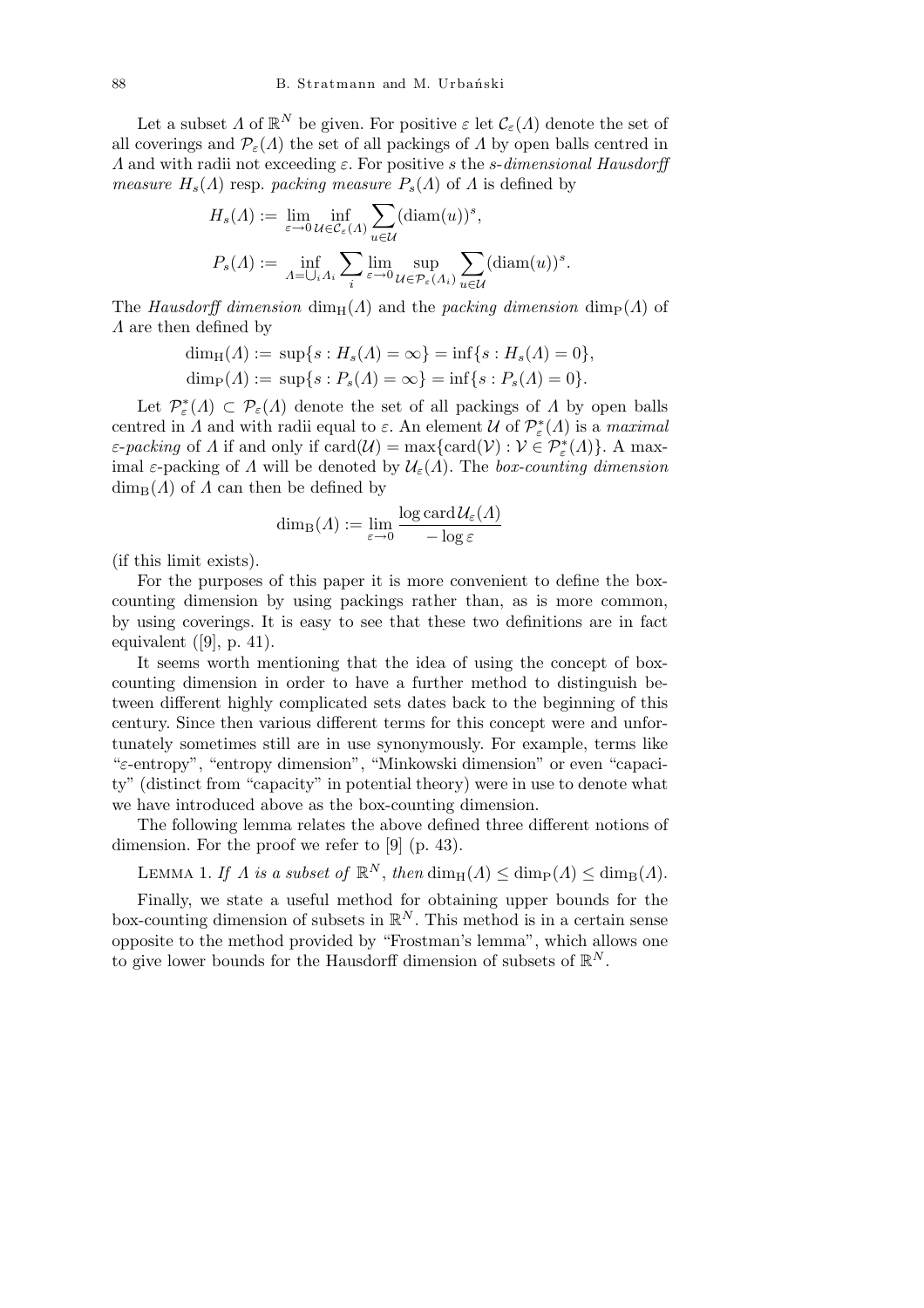LEMMA 2. Let  $\Lambda$  denote a subset of  $\mathbb{R}^N$ . Assume there exists a proba*bility measure ν supported on Λ. Further* , *assume that there exist positive constants C and r<sub>0</sub> <i>and a positive number*  $\alpha$  *such that for all*  $\xi$  *in*  $\Lambda$  *and for all positive*  $r < r_0$  *we have* 

$$
\nu(B_r(\xi)) \geq Cr^{\alpha}.
$$

*It then follows that*  $\dim_B(A) \leq \alpha$ *.* 

P r o o f. For positive  $r < r_0$  we have

$$
1 = \nu(\Lambda) \ge \sum_{u \in \mathcal{U}_r(\Lambda)} \nu(u) \ge Cr^{\alpha} \operatorname{card} \mathcal{U}_r(\Lambda).
$$

Thus

$$
\lim_{r \to 0} \frac{\log \operatorname{card} \mathcal{U}_r(A)}{-\log r} \le \alpha. \blacksquare
$$

COROLLARY 2. If  $\Lambda$  *is a subset of*  $\mathbb{R}^N$  *such that there exist positive constants*  $C^*$  *and*  $r_0^*$  *so that, for all positive*  $r < r_0^*$ ,

$$
card\mathcal{U}_r(\Lambda) \leq C^* r^{-\alpha},
$$

*then it follows that*  $\dim_B(A) \leq \alpha$ *.* 

**3. The box-counting dimension of the limit set.** In this section we prove the main result of this paper. The results presented in the previous section have the following immediate implication for the box-counting dimension of the limit sets of special geometrically finite Kleinian groups.

For a given group  $G$ , let  $k_{\text{min}}$  denote the minimal rank of parabolic fixed points of *G*. It is clear that  $k_{\text{min}}$  is a constant that depends on *G* only.

Lemma 3. *If G is a geometrically finite Kleinian group which is either convex cocompact or* , *in the presence of cusps*, *has k*min *greater than or equal to δ*, *then*

$$
\dim_{\mathrm{B}}(L(G)) = \dim_{\mathrm{H}}(L(G)) = \delta.
$$

P r o o f. For convex cocompact groups, as well as for geometrically finite groups with  $k_{\min} \geq \delta$ , the "fluctuation factor"  $e^{-d(\xi_t, G(0))(\delta - k(\xi_t))}$  in Theorem 2 is always at least 1. An application of Lemma 2 then yields that  $\dim_{\text{B}}(L(G)) \leq \delta$ . The opposite inequality follows from Lemma 1 combined with a result of Sullivan stating that  $\dim_H(L(G)) = \delta$  ([14], [15]).

Theorem 3. *If G is a geometrically finite Kleinian group*, *then*

 $\dim_{\text{B}}(L(G)) = \dim_{\text{P}}(L(G)) = \dim_{\text{H}}(L(G)) = \delta.$ 

Proof. The cases where  $G$  is either convex cocompact or, if there are cusps, has  $k_{\text{min}} \geq \delta$ , have been dealt with in Lemma 3 above. Thus we assume in the following that  $k_{\text{min}} < \delta$ .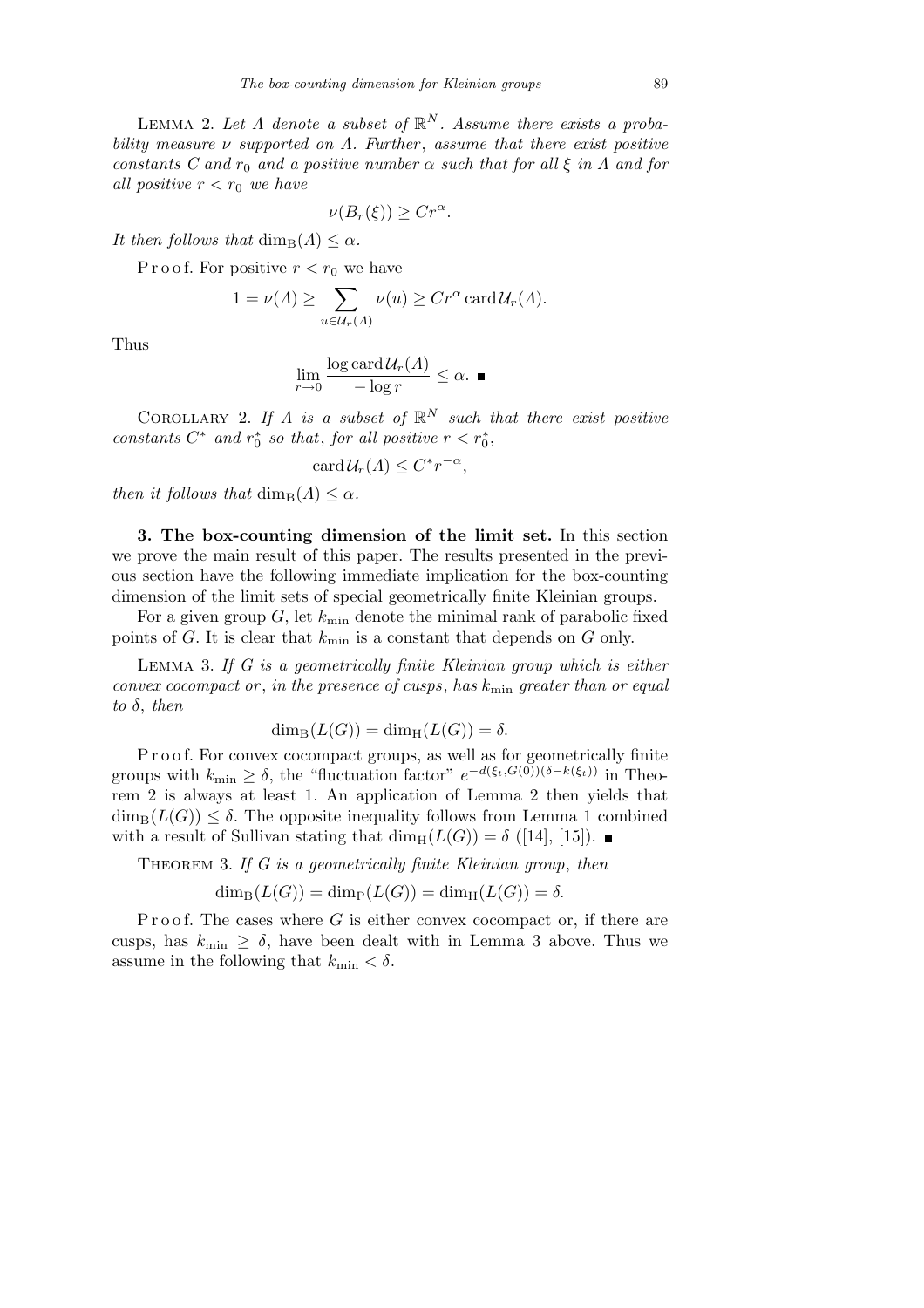It is clear that the non-trivial part of the theorem is the verification of the inequality dim<sub>B</sub> $(L(G)) \leq \delta$ : the opposite inequality follows directly, as in the proof of Lemma 3, from Lemma 1 and from the fact that  $\dim_{\rm H}(L(G)) = \delta$ .

For *t* positive we consider  $\mathcal{U}_{e^{-t}}^{I}(L(G))$ , a maximal  $e^{-t}$ -packing of  $L(G)$ . Here *I* is some index set labelling the elements of the packing. In particular,

$$
\mathcal{U}_{e^{-t}}^{I}(L(G)) = \{b(\xi_t^i) : i \in I\},\
$$

where  $\xi^i \in L(G)$  for each *i* in *I*. In the following let a small, positive number  $\varepsilon$  be fixed. We now partition the index set *I* into pairwise disjoint sets as follows:

$$
I = I_1 \cup I_2 \cup \bigcup_{\substack{p \in P \\ k(p) < \delta}} \bigcup_{n=1}^{\infty} J_n(p),
$$

where

 $I_1 := \{i \in I : \text{ either } d(\xi_t^i, G(0)) \leq C \text{ or } \xi_t^i \in H_{g(q)}(r_g) \text{ for some } q \in P\}$ with  $k(q) \geq \delta$  and for some  $q \in \mathcal{T}_q$ ,  $I_2 := \{ i \in I : \xi_t^i \in H_{g(q)}(r_g) \text{ for some } q \in P \text{ with } k(q) < \delta \}$ and for some  $g \in \mathcal{T}_q$ , and  $C < d(\xi_t^i, G(0)) \leq \varepsilon t$ ,  $J_n(p) := \{ i \in I : d(\xi_t^i, G(0)) > \varepsilon t, \ n \leq d(\xi_t^i, G(0)) < n + 1 \}$ and  $\xi_t^i \in H_{g(p)}(r_g)$  for some  $g \in \mathcal{T}_p$ .

We remark that in this definition the positive constant *C* depends only on the group (*C* may be taken to be equal to the hyperbolic diameter of the "compact part" of the corresponding orbifold).

For the case  $i \in I_1$  we argue as in the proof of Lemma 2, as follows:

$$
1 \geq \mu\Big(\bigcup_{i \in I_1} b(\xi_t^i)\Big) \geq \operatorname{card} I_1 \cdot \min_{i \in I_1} \mu(b(\xi_t^i)) \geq k_3 \operatorname{card} I_1 \cdot e^{-t\delta},
$$

and thus

$$
(1) \t\t card I_1 \leq k_3^{-1} e^{t\delta}.
$$

For the case  $i \in I_2$  we obtain in a similar way  $(1, 1, \ldots)$ 

$$
1 \ge \mu\Big(\bigcup_{i \in I_2} b(\xi_t^i)\Big) \ge \operatorname{card} I_2 \cdot \min_{i \in I_2} \mu(b(\xi_t^i))
$$
  
 
$$
\ge k_3 \operatorname{card} I_2 \cdot \min_{i \in I_2} (e^{-t\delta} e^{-d(\xi_t^i, G(0)) \cdot (\delta - k(\xi_t^i))})
$$
  
 
$$
\ge k_3 \operatorname{card} I_2 e^{-t\delta} e^{-\varepsilon t(\delta - k_{\min})},
$$

and thus

(2) 
$$
\operatorname{card} I_2 \leq k_3^{-1} e^{t(\delta + \varepsilon(\delta - k_{\min}))}.
$$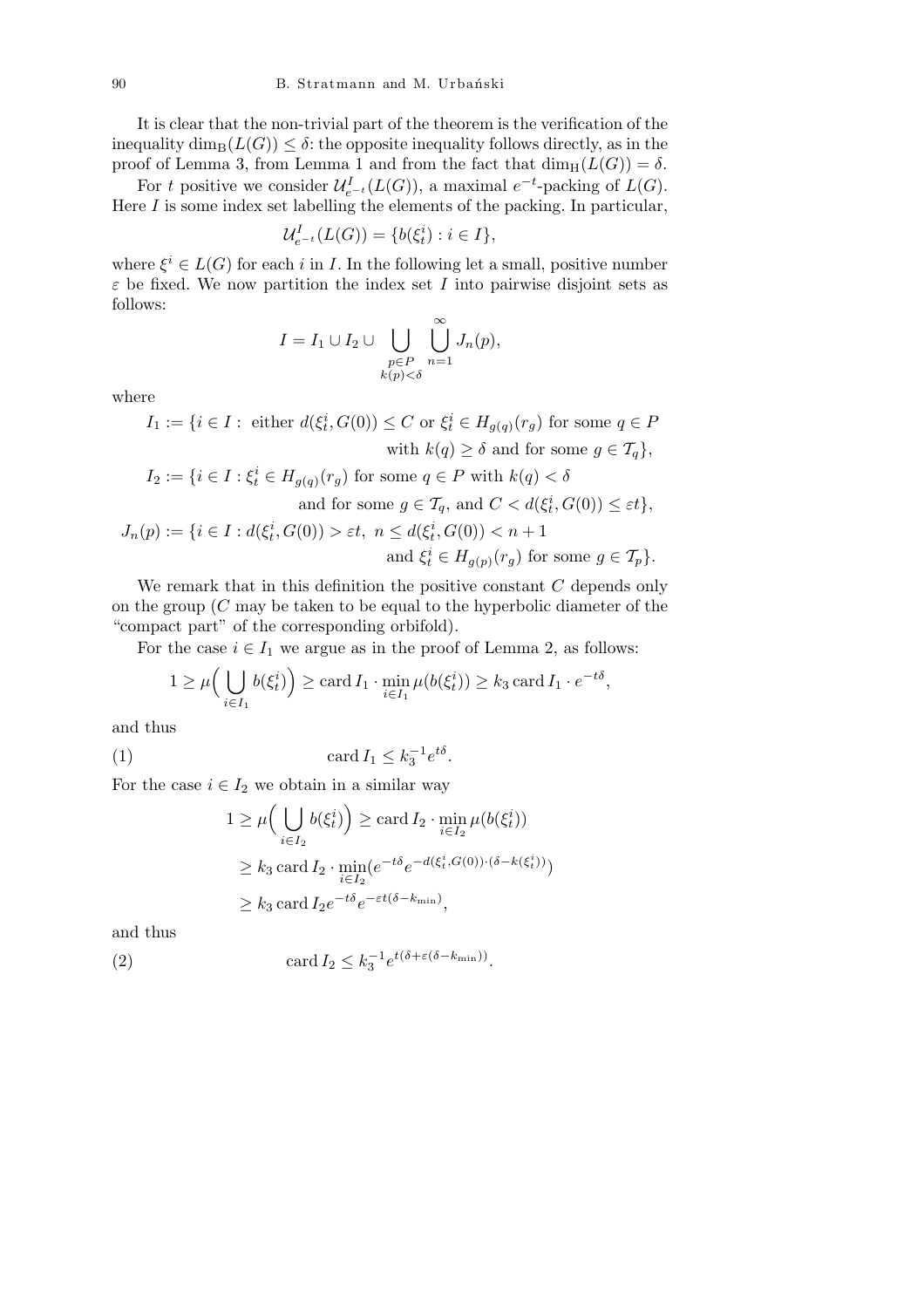Now we turn to the remaining case where *i* is an element of

$$
\bigcup_{\substack{p \in P \\ k(p) < \delta}} \bigcup_{n=1}^{\infty} J_n(p).
$$

For the moment fix *n* and *p* as above. We consider all possible locations for  $\xi_t^i$  with *i* in *J<sub>n</sub>*(*p*). An elementary geometric argument yields that the radii  $r_g$  of those standard horoballs  $H_{g(p)}(r_g)$  with *g* in  $\mathcal{T}_p$  which possibly contain elements  $\xi_t^i$  with *i* in  $J_n(p)$  have the property that



Fig. 1. Possible location of  $\xi_t^i$ , for  $i \in J_n(p)$ 

In order to relate the underlying hyperbolic and Euclidean geometry, define  $n_t$  to be the smallest positive integer for which  $\varrho^{n_t} \leq e^{-t}$ , i.e.

(3) 
$$
\frac{t}{-\log \varrho} \le n_t \le \frac{t}{-\log \varrho} + 1.
$$

With this choice of  $n_t$  we obtain

(4) 
$$
\{g \in \mathcal{T}_p : r_g \ge e^{-t}\} \subset \bigcup_{m=0}^{n_t} A_m(p).
$$

We also observe that if  $\xi_t^i$  with *i* in  $J_n(p)$  is given, then  $\xi_t^i \in H_{g(p)}(r_g)$  for some  $g$  in  $\mathcal{T}_p$ , and it is geometrically evident that (see Fig. 1)

(5) 
$$
b(\xi_t^i) \subset \Pi(H_{g(p)}(2e^{-n}r_g)).
$$

From  $(3)-(5)$  and Theorems 1 and 2 it now follows that

$$
\mu\Big(\bigcup_{i\in J_n(p)} b(\xi_t^i)\Big) \le \mu\Big(\bigcup_{m=0}^{n_t} \bigcup_{g\in A_m(p)} \Pi(H_{g(p)}(2e^{-n}r_g))\Big)
$$
  

$$
\le \sum_{m=0}^{n_t} \sum_{g\in A_m(p)} \mu(\Pi(H_{g(p)}(2e^{-n}r_g)))
$$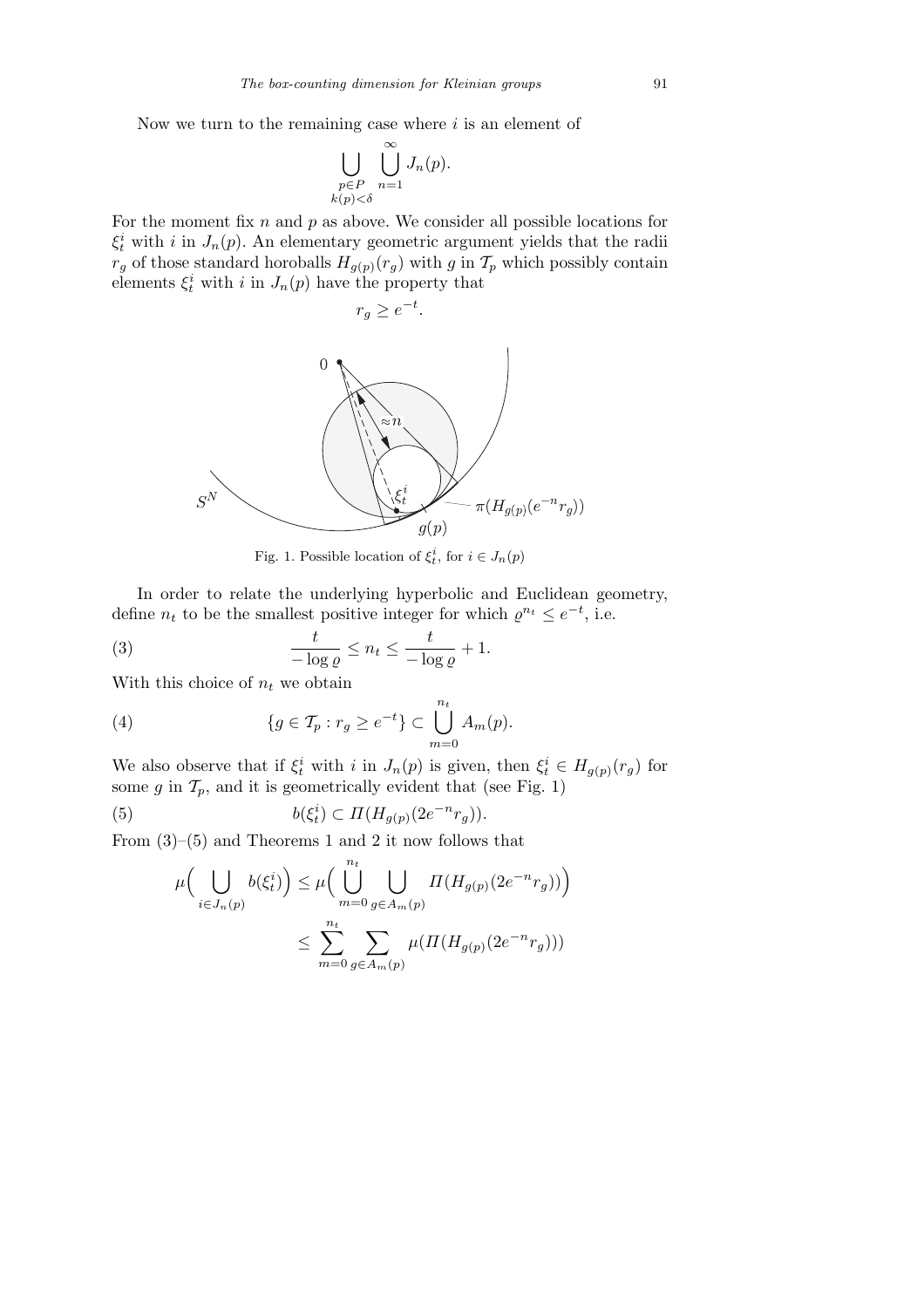92 B. Stratmann and M. Urbański

$$
\leq 2^{2\delta - k_{\min}} k_4 \sum_{m=0}^{n_t} \sum_{g \in A_m(p)} r_g^{\delta} e^{-n(2\delta - k(p))}
$$
  

$$
\leq 2^{2\delta - k_{\min}} k_4 e^{-n(2\delta - k(p))} \sum_{m=0}^{n_t} \sum_{g \in A_m(p)} e^{m\delta}
$$
  

$$
\leq 2^{2\delta - k_{\min}} k_4 k_2 e^{-n(2\delta - k(p))} (n_t + 1)
$$
  

$$
\leq 2^{2\delta - k_{\min} + 1} k_4 k_2 e^{-n(2\delta - k(p))} (-\log \varrho)^{-1} t.
$$

For  $i \in J_n(p)$  we have, by definition of  $J_n(p)$ ,

$$
t < \varepsilon^{-1} d(\xi_t^i, G(0)) \le \varepsilon^{-1} (n+1).
$$

Hence, if we let  $c_0 := 3 \cdot 2^{2\delta - k_{\min} + 1} k_4 k_2$ , we obtain

(6) 
$$
\mu\Big(\bigcup_{i\in J_n(p)} b(\xi_t^i)\Big) \leq c_0 \varepsilon^{-1} n e^{-n(2\delta - k(p))}.
$$

On the other hand, we have, using Theorem 1 and the fact that  $\mathcal{U}_{e^{-t}}^{I}(L(G))$ is an  $e^{-t}$ -packing,  $\sqrt{1}$  $\mathbf{r}$ 

$$
\mu\Big(\bigcup_{i\in J_n(p)} b(\xi_t^i)\Big) \ge k_3 e^{-t\delta} \operatorname{card} J_n(p) \cdot \min_{i\in J_n(p)} e^{-d(\xi_t^i, G(0))(\delta - k(p))}
$$

$$
\ge k_3 e^{k_{\min} - \delta} e^{-t\delta} e^{-n(\delta - k(p))} \operatorname{card} J_n(p).
$$

Combining this estimate and (6), we obtain

$$
\operatorname{card} J_n(p) \le c_0 k_3^{-1} e^{\delta - k_{\min}} \varepsilon^{-1} n e^{-n\delta} e^{t\delta}.
$$

Hence, if we define  $c_1 := c_0 k_3^{-1} e^{\delta - k_{\min}}$  card  $P \cdot \sum_{n=1}^{\infty} n e^{-n\delta}$ , it follows that

*.*

(7) 
$$
\operatorname{card} \Big( \bigcup_{\substack{p \in P \\ k(p) < \delta}} \bigcup_{n=1}^{\infty} J_n(p) \Big) \leq c_1 \varepsilon^{-1} e^{t\delta}
$$

Now  $(1)$ ,  $(2)$  and  $(7)$  imply that

$$
\operatorname{card} I \leq k_3^{-1} e^{t\delta} + k_3^{-1} e^{t(\delta + \varepsilon(\delta - k_{\min}))} + c_1 \varepsilon^{-1} e^{t\delta}.
$$

In order to summarize the above calculations, we remark that we have just shown that for each positive  $\varepsilon$  there exists a positive constant  $c$  such that for sufficiently large, positive *t* the index sets *I* of the maximal  $e^{-t}$ -packings  $\mathcal{U}_{e^{-t}}^{I}(L(G))$  satisfy

card 
$$
I \leq ce^{t(\delta + \varepsilon(\delta - k_{\min}))}
$$
.

From Corollary 2 it now follows that

$$
\dim_{\mathrm{B}}(L(G)) \leq \delta + \varepsilon(\delta - k_{\min}).
$$

This holds for arbitrary small, positive  $\varepsilon$ , thus

$$
\dim_{\mathrm{B}}(L(G)) \leq \delta.
$$